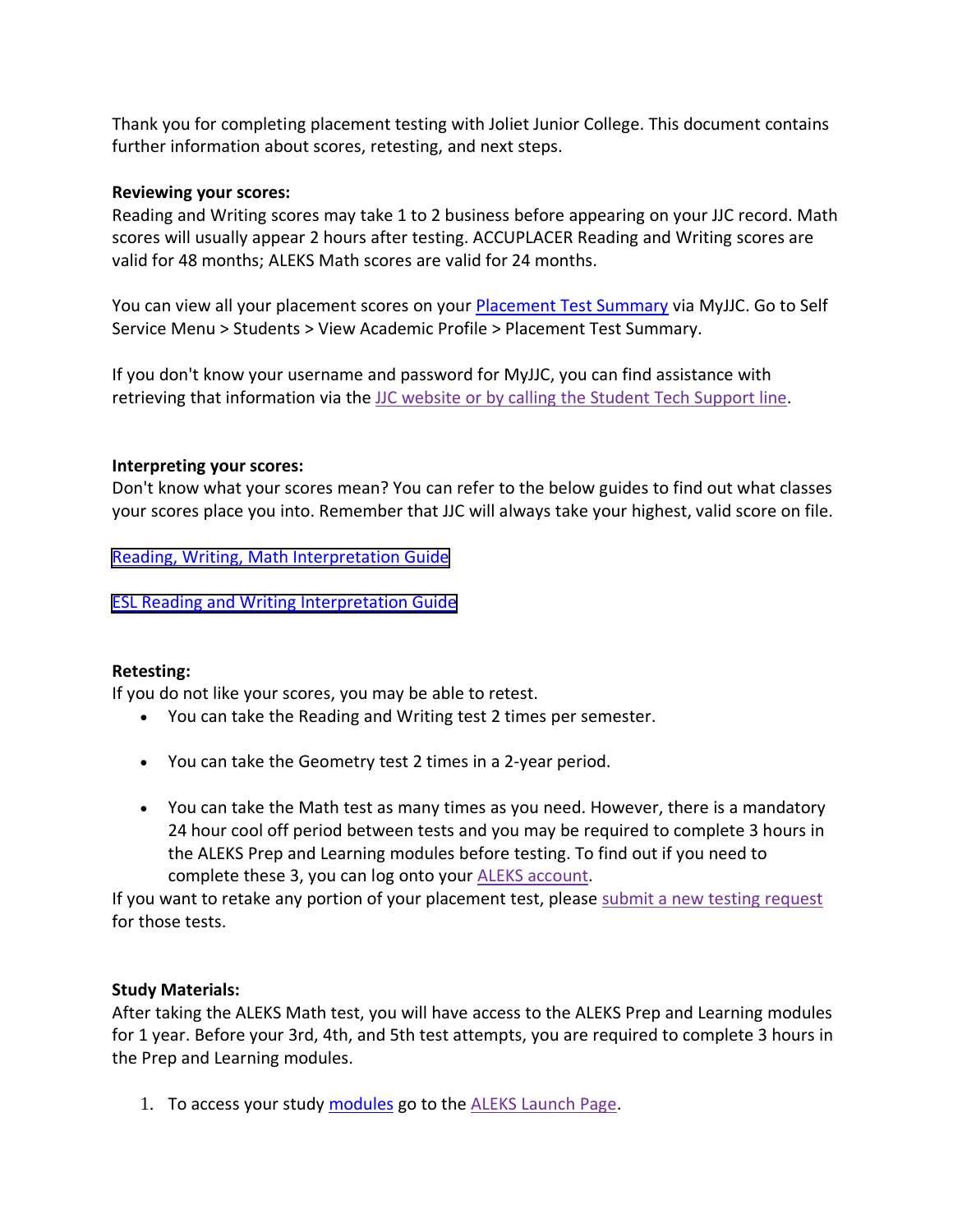- 2. Use your name, JJC ID number, and JJC email address to log in.
- 3. From the **My Classes** page, click on your active class.
- 4. Follow the on-screen prompts to begin or continue working on your modules.

You CANNOT access the modules until after you take your 1st attempt at the test. After 1 year, your access will expire and you will need to retake the test to regain access.

To access study materials for the Reading and Writing test, you can go directly to the [ACCUPLACER](https://accuplacer.collegeboard.org/students/prepare-for-accuplacer/practice) website.

**Did you know that the Tutoring and Learning Center offers tutoring for the placement test? You can read more about Prep for [Progress](https://jjc.edu/student-resources/tutoring-learning-center/test-preparation) tutoring on the JJC website.**

#### **Next Steps:**

Now that you have completed placement testing, what should you do next? Your next step is advising, but may vary depending on the type of student you are!

#### **Currently Enrolled Students**

- Before registering for classes, be sure to follow up with your Advisor.
- Previous course recommendations may need to be updated, depending on your new placement scores.
- For a list of current Advisors, please see Major Specific [Advising.](https://nam03.safelinks.protection.outlook.com/?url=https%3A%2F%2Fmy.jjc.edu%2Fstudent-services%2Fsac%2FPages%2FMajor-Specific-Advising.aspx&data=02%7C01%7Cmbarajas%40jjc.edu%7Cb5875526c2c24867149f08d86705523a%7C581e94de7e2f4d699d5f791d2fb8f31a%7C0%7C0%7C637372619845676090&sdata=ZjWSnbv84tEbjXjP1KELxd4OTu5E0QPcZuCatVa4h2g%3D&reserved=0)

#### **Returning Students and New Students with 12 or more Earned Credits**

- If you are returning to JJC after taking a break from for one year or more, please contact the Student [Advising](https://nam03.safelinks.protection.outlook.com/?url=https%3A%2F%2Fwww.jjc.edu%2Fstudent-resources%2Fstudent-advising-center&data=02%7C01%7Cmbarajas%40jjc.edu%7Cb5875526c2c24867149f08d86705523a%7C581e94de7e2f4d699d5f791d2fb8f31a%7C0%7C0%7C637372619845686044&sdata=QFjwNitW7lazdz%2FGSONB2t5ILXhM7nLdpK9JoDZN1XI%3D&reserved=0) Center to schedule an individual advising appointment.
- If you are a new student to JJC, but have earned 12 or more credits from another college, please follow the new student advising instructions outlined on the last page of the New Student [Presentation.](https://nam03.safelinks.protection.outlook.com/?url=https%3A%2F%2Forientation.jjc.edu%2F&data=02%7C01%7Cmbarajas%40jjc.edu%7Cb5875526c2c24867149f08d86705523a%7C581e94de7e2f4d699d5f791d2fb8f31a%7C0%7C0%7C637372619845686044&sdata=kzyznl9nNcxYnY2d29D1hCsyviw1FMlQq3dnwfZmdvs%3D&reserved=0)
	- o You will contact the Student [Advising](https://nam03.safelinks.protection.outlook.com/?url=https%3A%2F%2Fwww.jjc.edu%2Fstudent-resources%2Fstudent-advising-center&data=02%7C01%7Cmbarajas%40jjc.edu%7Cb5875526c2c24867149f08d86705523a%7C581e94de7e2f4d699d5f791d2fb8f31a%7C0%7C0%7C637372619845686044&sdata=QFjwNitW7lazdz%2FGSONB2t5ILXhM7nLdpK9JoDZN1XI%3D&reserved=0) Center for an individual advising appointment only AFTER completing Step 4 on the [Admitted](https://nam03.safelinks.protection.outlook.com/?url=https%3A%2F%2Fwww.jjc.edu%2Fgetting-started%2Fadmitted-students&data=02%7C01%7Cmbarajas%40jjc.edu%7Cb5875526c2c24867149f08d86705523a%7C581e94de7e2f4d699d5f791d2fb8f31a%7C0%7C0%7C637372619845696001&sdata=hgEawibmO5tisT8iKv2SmJvckcvNjJjjXPCdmCqoz%2B8%3D&reserved=0) Students page. You must have all college transcripts on file before scheduling an advising appointment.

#### **Brand New College Students**

• If you are new to JJC and have 0-11 college credits earned, please follow the new student advising instructions outlined on the last page of the New [Student](https://nam03.safelinks.protection.outlook.com/?url=https%3A%2F%2Forientation.jjc.edu%2F&data=02%7C01%7Cmbarajas%40jjc.edu%7Cb5875526c2c24867149f08d86705523a%7C581e94de7e2f4d699d5f791d2fb8f31a%7C0%7C0%7C637372619845696001&sdata=VZ4FQh%2Bu%2B%2Bhn1Utp4pHq98gL%2FRc0vncjHlXzCgPhKd0%3D&reserved=0) [Presentation.](https://nam03.safelinks.protection.outlook.com/?url=https%3A%2F%2Forientation.jjc.edu%2F&data=02%7C01%7Cmbarajas%40jjc.edu%7Cb5875526c2c24867149f08d86705523a%7C581e94de7e2f4d699d5f791d2fb8f31a%7C0%7C0%7C637372619845696001&sdata=VZ4FQh%2Bu%2B%2Bhn1Utp4pHq98gL%2FRc0vncjHlXzCgPhKd0%3D&reserved=0)